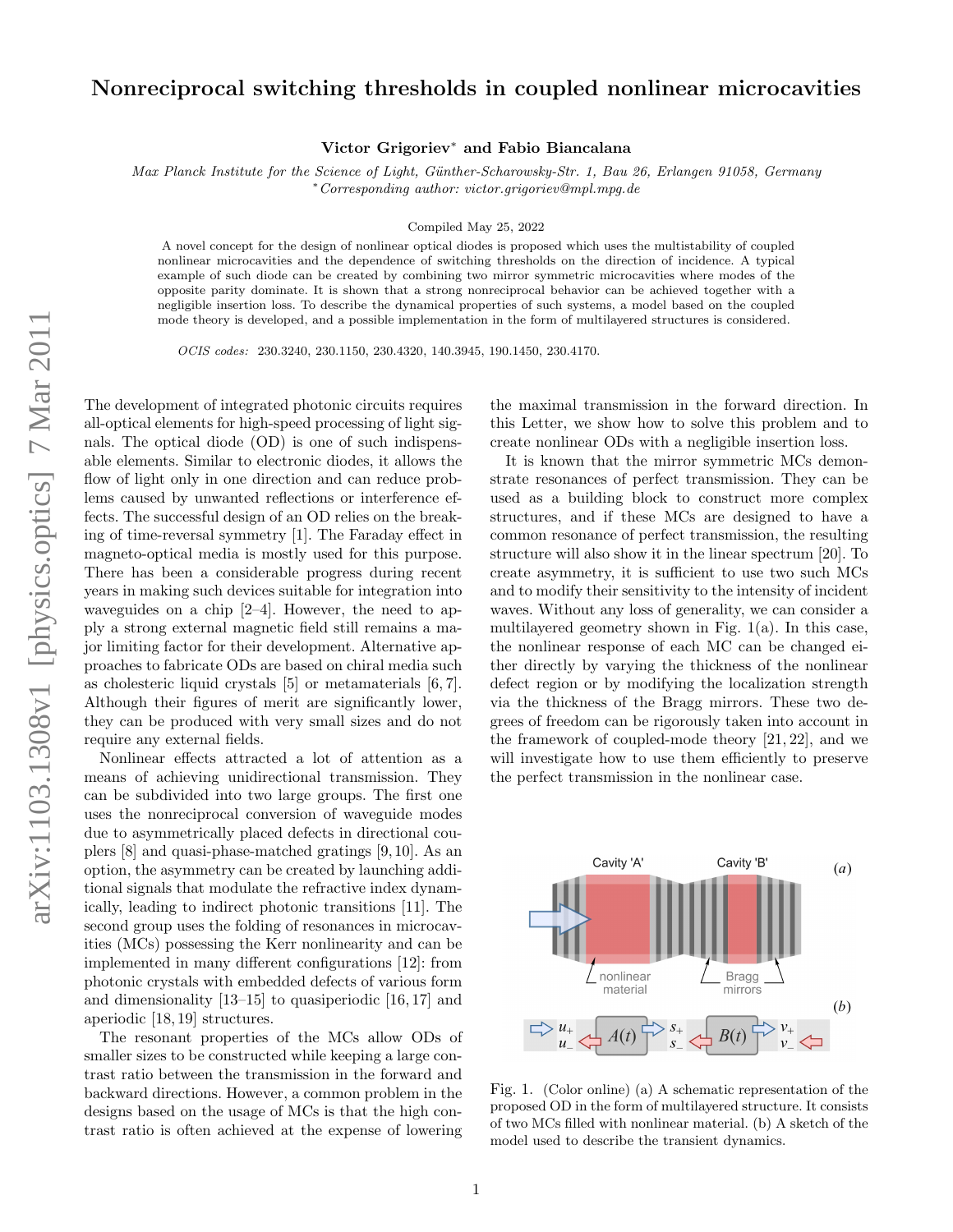The coupled-mode equations for the mirror symmetric MC can be written as

$$
\frac{dA}{dt} = -\left[i\left(\omega_0 - \gamma_A \frac{|A|^2}{I_A}\right) + \gamma_A\right]A + \gamma_A(u_+ \pm s_-), \tag{1}
$$

$$
\left(\begin{array}{c} u_- \\ s_+ \end{array}\right) = \mp \left(\begin{array}{c} u_+ \\ s_- \end{array}\right) + A \left(\begin{array}{c} \pm 1 \\ 1 \end{array}\right),\tag{2}
$$

where  $A(t)$  is the amplitude of the mode  $E_A(x)$  with the resonant frequency  $\omega_0$  and damping constant  $\gamma_A$ ,  $u_{\pm}(s_{\pm})$ are the amplitudes of the forward and backward propagating plane waves on the left (right) side of the MC [Fig. 1(b)]. The Kerr nonlinearity enters via the characteristic intensity  $I_A$  and is responsible for the nonlinear shift of resonant frequencies. If the mode  $E_A(x)$  is even (odd), the lower (upper) signs should be used in these equations.

It is convenient to go into the frequency domain and to derive the transfer matrix  $M_A$  which relates the plane waves on the opposite sides of the MC as  $[u_+, u_-]^T =$  $M_A[s_+, s_-]^T$  where

$$
\mathbf{M}_{\mathrm{A}} = \mathbf{I} - i \left( \frac{\omega - \omega_0}{\gamma_{\mathrm{A}}} + \frac{|s_+ \pm s_-|^2}{I_{\mathrm{A}}} \right) \begin{bmatrix} 1 & \pm 1 \\ \mp 1 & -1 \end{bmatrix} (3)
$$

and I is the identity matrix. Regardless of the nonlinear term, the form of the transfer matrix (3) satisfies such fundamental physical properties as the timereversal symmetry  $(M_{22} = M_{11}^* , M_{12} = M_{21}^* )$ , the conservation of energy flow (det  $M = 1$ ) and in addition the spatial mirror symmetry  $(M_{12} = -M_{21}).$ 

The transmission spectrum for waves incident from the left can be found as  $T_A = |s_+/u_+|^2 = |(\mathbf{M}_A)_{11}|^{-2}$ 

$$
T_{\rm A} = \frac{I_{\rm out}}{I_{\rm in}} = \left[1 + \left(\frac{\omega - \omega_0}{\gamma_{\rm A}} + \frac{I_{\rm out}}{I_{\rm A}}\right)^2\right]^{-1}.\tag{4}
$$

It follows from the formula (4) that the condition of perfect transmission can be written as  $I_{\text{in}}/I_{\text{A}} = -\Delta\omega/\gamma_{\text{A}},$ where  $\Delta \omega = \omega - \omega_0$  is the frequency detuning. This condition can be generalized to the case of two or more MCs which have the same resonant frequency but differ in their characteristic intensities and quality factors  $Q = \omega_0/(2\gamma)$ 

$$
Q_{\rm A}I_{\rm A} = Q_{\rm B}I_{\rm B}.\tag{5}
$$

It is useful to introduce the parameter  $f > 1$  as a measure of asymmetry between these MCs  $f =$  $Q_{\rm A}/Q_{\rm B} = I_{\rm B}/I_{\rm A}$ . Since larger quality factors generally imply smaller characteristic intensities, the condition (5) is not difficult to fulfill.

The hysteresis of transmission for single MCs 'A' and 'B' can be computed by using Eq. (4) and is shown in Fig. 2(a). For any value of the parameter  $f$  and the frequency detuning  $\Delta\omega$ , the resonances of perfect transmission are equally shifted by the Kerr nonlinearity and coincide in both MCs. However, the switching thresholds can be different, and a specific range of frequency detunings exists when only one of the MCs shows the bistable behavior.

The hysteresis of transmission for coupled MCs 'A' and 'B' can be found similar to the linear transfer matrix method. After choosing some output intensity, the nonlinear transfer matrices  $M_A$  and  $M_B$  defined according to Eq. (3) can be computed in a reversed order, giving the total transfer matrix of the structure and the input intensity as a result. It turns out however that the matrices do not commute in the nonlinear case, and their multiplication leads to a different answer depending on the direction of incidence [Fig. 2(b)]. The effect is maximized when the MCs are of the opposite parity and can be explained in the following way. After reaching the second MC in the system, a part of the signal is reflected and increases the field in the first MC due to constructive interference. When 'A' is used as the first MC, the small increase causes the switching inside it, and the transmission through both MCs is greatly enhanced. On the contrary, when 'B' is used as the first MC, the small increase draws it away from the resonance so that the switching to a higher transmission state is strongly suppressed. To confirm these considerations, we performed a time domain simulation [Fig. 3].

In comparison to other approaches based on the usage of MCs, the proposed design of OD offers several important advantages. First of all, it shows not only a low insertion loss, but also it is stable for small variations of the input intensity and frequency detuning. This is mostly because the resonance of perfect transmission changes



Fig. 2. (Color online) (a) The hysteresis of transmission for single MCs 'A' and 'B'. Their quality factors  $Q_B = Q_A/f$ and characteristic intensities  $I_{\text{B}} = fI_{\text{A}}$  are related by the parameter  $f = 2.1$ . (b) The hysteresis of transmission for coupled MCs 'A' and 'B' when signals are propagating in the 'AB' and 'BA' directions.